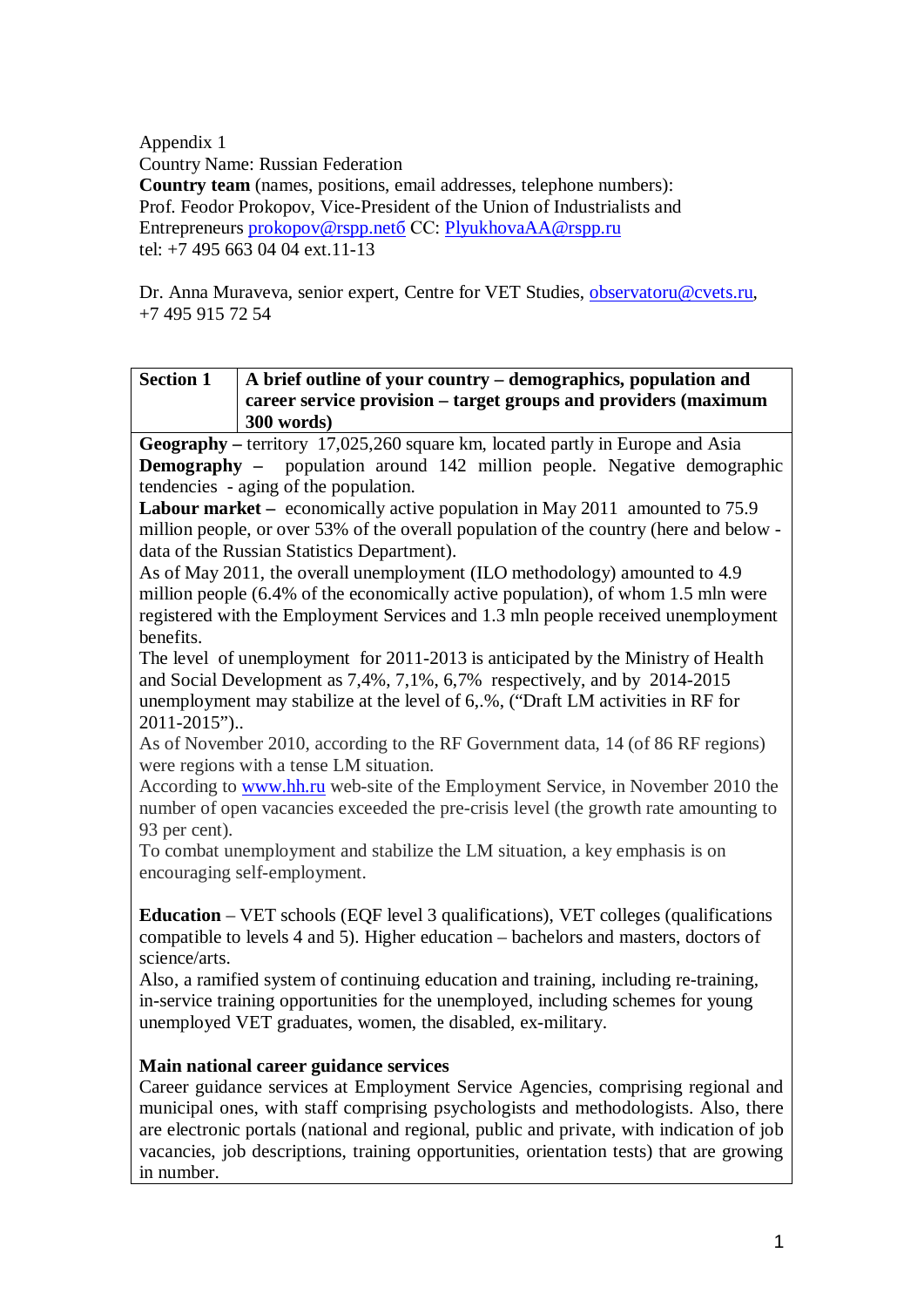| Taking each of the four general symposium themes (see<br>below), describe the two greatest strengths and two greatest<br>weaknesses relating to each theme in your country<br>(maximum 100 words for each strength and weakness;<br>therefore maximum 400 words per theme and maximum<br>1,600 words in this section).               |  |  |  |
|--------------------------------------------------------------------------------------------------------------------------------------------------------------------------------------------------------------------------------------------------------------------------------------------------------------------------------------|--|--|--|
| Theme 1: Political, economic and social changes and the changing role of career                                                                                                                                                                                                                                                      |  |  |  |
|                                                                                                                                                                                                                                                                                                                                      |  |  |  |
|                                                                                                                                                                                                                                                                                                                                      |  |  |  |
| Weakness 1                                                                                                                                                                                                                                                                                                                           |  |  |  |
| Not enough opportunities yet to meet                                                                                                                                                                                                                                                                                                 |  |  |  |
| growing demand. Available financial                                                                                                                                                                                                                                                                                                  |  |  |  |
| support for mobility too meagre to                                                                                                                                                                                                                                                                                                   |  |  |  |
| encourage people to move.                                                                                                                                                                                                                                                                                                            |  |  |  |
|                                                                                                                                                                                                                                                                                                                                      |  |  |  |
|                                                                                                                                                                                                                                                                                                                                      |  |  |  |
|                                                                                                                                                                                                                                                                                                                                      |  |  |  |
| <b>Weakness 2</b>                                                                                                                                                                                                                                                                                                                    |  |  |  |
|                                                                                                                                                                                                                                                                                                                                      |  |  |  |
| No complete NQF approved on the<br>national level that would be recognised                                                                                                                                                                                                                                                           |  |  |  |
| by employers and by the education and                                                                                                                                                                                                                                                                                                |  |  |  |
| training sector yet, as well as of                                                                                                                                                                                                                                                                                                   |  |  |  |
| institutional mechanisms to regulate                                                                                                                                                                                                                                                                                                 |  |  |  |
| qualifications.                                                                                                                                                                                                                                                                                                                      |  |  |  |
| The notion of non-formal learning has not<br>been officially recognised, it has not been<br>included in the draft of the new law on<br>education that is currently prepared for<br>submission to the parliament.<br>The acting orientation and guidance<br>system is not adapted to the specificity of<br>the qualifications levels. |  |  |  |
|                                                                                                                                                                                                                                                                                                                                      |  |  |  |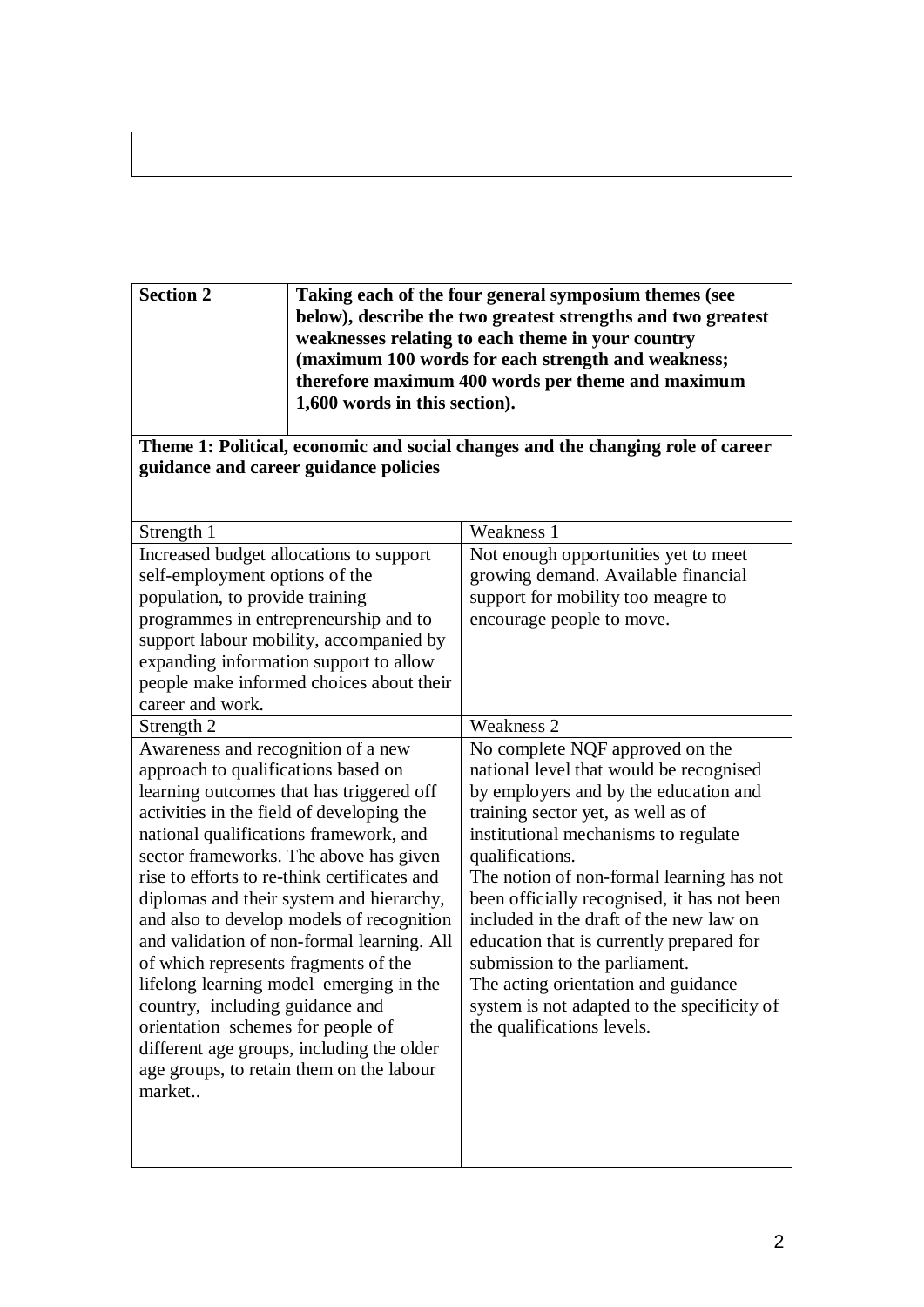| Theme 2: Lifelong guidance policy as a part of integrated human resource |
|--------------------------------------------------------------------------|
| development policies – challenges and opportunities                      |

| Strength 1                                                                                                                                                                                                                                                                                                                                                                                                                                                                                                                                                                                                                                                                                                                                                                                                                                                                                       | Weakness 1                                                                                                                                                                                                                                                                                                                                                                                                                                                                                                   |
|--------------------------------------------------------------------------------------------------------------------------------------------------------------------------------------------------------------------------------------------------------------------------------------------------------------------------------------------------------------------------------------------------------------------------------------------------------------------------------------------------------------------------------------------------------------------------------------------------------------------------------------------------------------------------------------------------------------------------------------------------------------------------------------------------------------------------------------------------------------------------------------------------|--------------------------------------------------------------------------------------------------------------------------------------------------------------------------------------------------------------------------------------------------------------------------------------------------------------------------------------------------------------------------------------------------------------------------------------------------------------------------------------------------------------|
| Growing recognition of a need of a<br>comprehensive system of human<br>resources development on the national<br>level, mostly by employers. Emerging<br>systemic approach to continuing<br>vocational education and training on the<br>national level - currently the CVT<br>development concept for RF is being<br>written up that includes the sections on<br>guidance and orientation                                                                                                                                                                                                                                                                                                                                                                                                                                                                                                         | No national<br>human<br>dev<br>resources<br>the<br>elopement strategy adopted<br>in<br>country.<br>There is persistent confusion of lifelong<br>learning and continuing training and a<br>lack of understanding by both policy-<br>makers and practitioners of the key<br>principles and provisions of the lifelong<br>learning strategy. Lack of recognition of<br>the priority place and added value of the<br>concept of learning and the different and<br>diverse forms and formats learning can<br>take |
| Strength 2                                                                                                                                                                                                                                                                                                                                                                                                                                                                                                                                                                                                                                                                                                                                                                                                                                                                                       | <b>Weakness 2</b>                                                                                                                                                                                                                                                                                                                                                                                                                                                                                            |
| For the first time in the past two decades<br>there has been formulated a clearly<br>shaped labour market policy statement<br>with a focus on active labour market<br>with<br>policies<br>separate<br>measures<br>envisaged to address orientation and<br>guidance.<br>Development<br>of<br>a<br>national<br>comprehensive<br>web-portal<br>"occupations.ru" is contemplated for the<br>immediate future.<br>The federal budget allocations for active<br>LM policy in 2011 comprised 28 billion<br>roubles. One of key areas of intervention<br>is to enhance efficiency of the external<br>labour migration policy, and to provide<br>incentives<br>for the internal labour<br>mobility, for which strong orientation and<br>guidance system is required.<br>(Prime)<br>Minister V. Putin, speech at the ceremony<br>official<br>signing the<br>Tripartite<br>of<br>Agreement for 2011 -2013). | comprehensive<br>of<br>Lack<br>national<br>$\mathbf{a}$<br>lifelong guidance policy, one of the<br>reasons for which is a lack of a system of<br>data collection and appropriate tools for<br>that,                                                                                                                                                                                                                                                                                                          |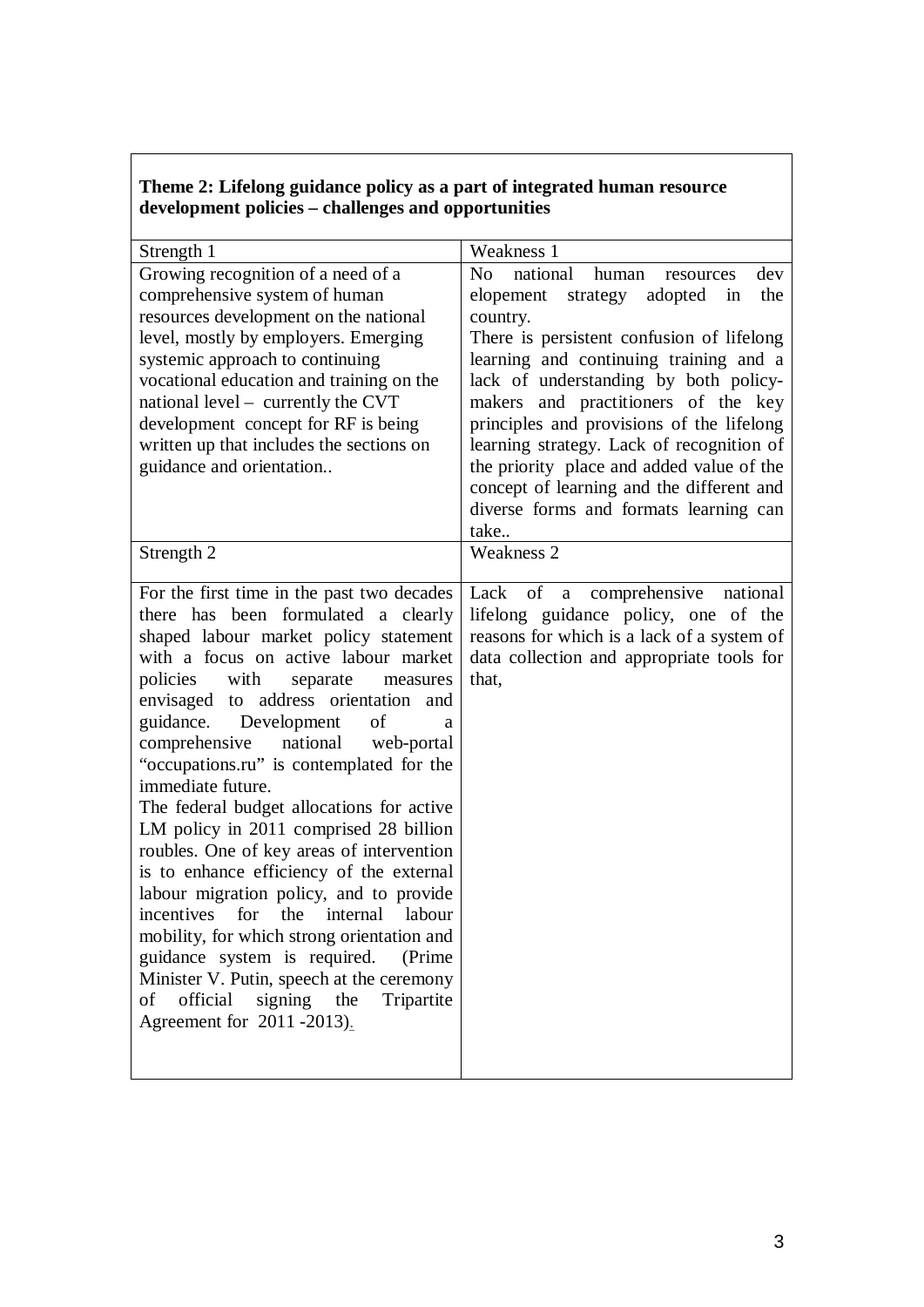## **Theme 3: The changing world and the changing role of career guidance – skills and competencies for lifelong guidance practitioners**

| Strength 1                                   | Weakness 1                                 |  |  |
|----------------------------------------------|--------------------------------------------|--|--|
| A number of attempts have been taken to      | Lack of a holistic system of training      |  |  |
| train lifelong guidance practitioners. First | lifelong guidance practitioners. Currently |  |  |
| to introduce training<br>attempts            | the staff may have a diversity of          |  |  |
| programmes for guidance participants         | backgrounds, either trained ad hoc, or     |  |  |
| were made in mid-nineties, including the     | with a psychological background. The       |  |  |
| World Bank project and the domestic          | available short-term (one-week) training   |  |  |
| short-term training courses development      | courses are definitely not enough to       |  |  |
| for trainers.                                | provide<br>appropriate<br>skills<br>and    |  |  |
|                                              | competences.                               |  |  |
| Strength 2                                   | Weakness 2                                 |  |  |
| Growing awareness of a need to create a      | Lack of a coherent set of competences      |  |  |
| systemic approach to training lifelong       | (occupational standards) required from     |  |  |
| guidance practitioners.                      | lifelong guidance practitioners            |  |  |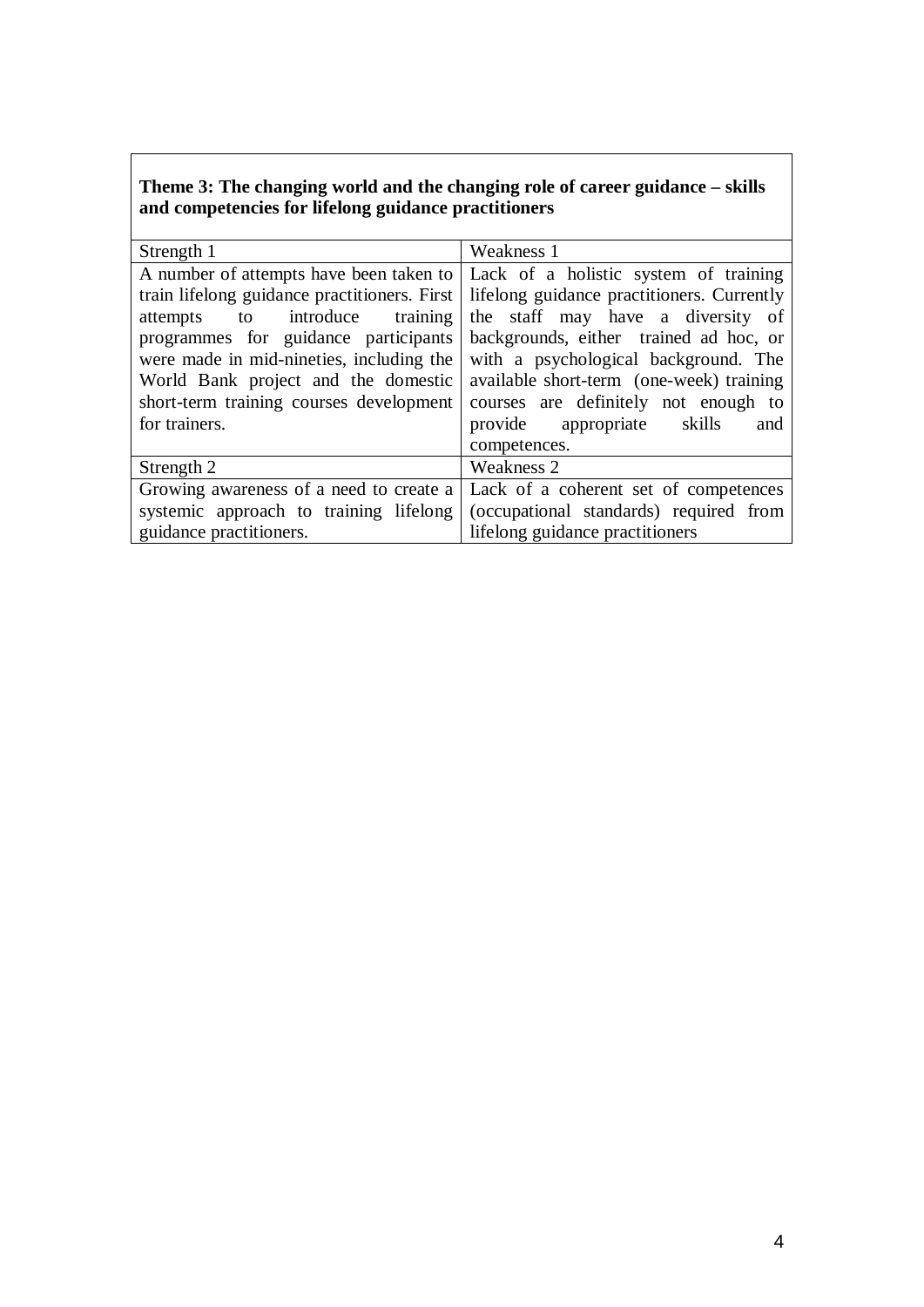| Strength 1                                                                                                                                                                                                                                                                                                                                                                                                                                                                                                         | Weakness 1                                                                                                                                                                                                                                                                                                                                                                                                    |
|--------------------------------------------------------------------------------------------------------------------------------------------------------------------------------------------------------------------------------------------------------------------------------------------------------------------------------------------------------------------------------------------------------------------------------------------------------------------------------------------------------------------|---------------------------------------------------------------------------------------------------------------------------------------------------------------------------------------------------------------------------------------------------------------------------------------------------------------------------------------------------------------------------------------------------------------|
| Federal project "Career guidance and<br>orientation", lead by the Federal youth<br>committee. . Emerging e-portals, both<br>national and regional, as well as of<br>private orientation services. The portals<br>carry references to web-sites of<br>universities and colleges. They also carry<br>descriptions of occupations of training<br>and sometimes possible jobs in the<br>contained occupation areas. The sites<br>may also contain orientation express-tests<br>to help young people with the choice of | There is a lack of connection between the<br>emerging e-portals and resources.<br>Many e-portals focus on higher education<br>only, completely ignoring the two VET<br>sectors (initial and secondary VET). Or<br>they can carry data on secondary VET<br>and higher education opportunities,<br>though at the moment the country needs<br>qualified workers more than any other<br>category of the workforce |
| future occupation<br>Strength 2                                                                                                                                                                                                                                                                                                                                                                                                                                                                                    | Weakness 2                                                                                                                                                                                                                                                                                                                                                                                                    |
| Emerging market of diversified providers                                                                                                                                                                                                                                                                                                                                                                                                                                                                           | Lack of quality assurance criteria to                                                                                                                                                                                                                                                                                                                                                                         |
| of LLL guidance, including private ones.                                                                                                                                                                                                                                                                                                                                                                                                                                                                           | assess activities of such services.                                                                                                                                                                                                                                                                                                                                                                           |

## **Theme 4: Evidence-based practice; evidence-based policies**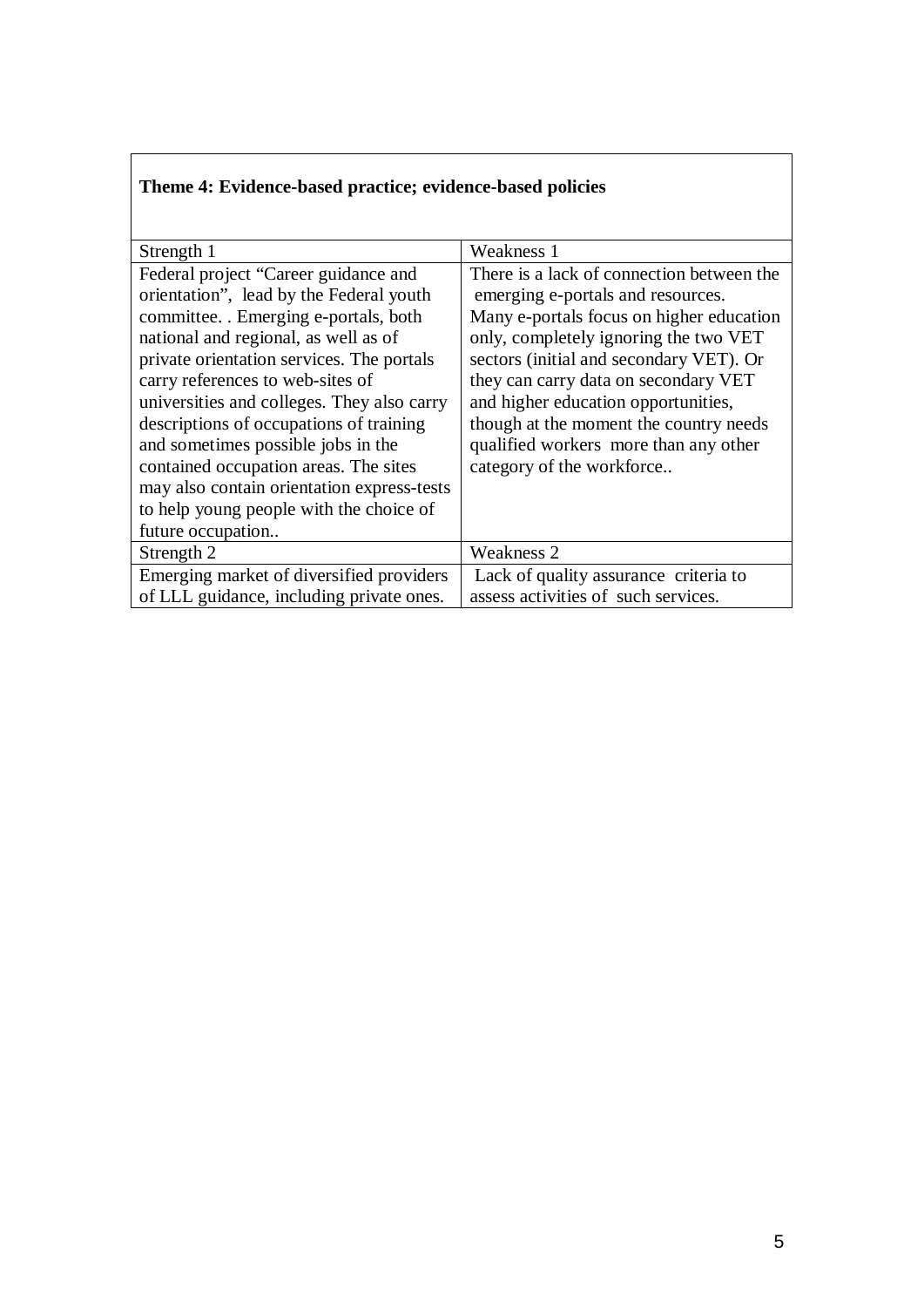| <b>Section 3</b>                                                                                                                   | Looking at the themes, prioritise them according to the most<br>important ones for your country team to explore further and learn<br>about at the symposium.<br>$(1 = most important - 4 = least important)$ |              |                |                         |                |
|------------------------------------------------------------------------------------------------------------------------------------|--------------------------------------------------------------------------------------------------------------------------------------------------------------------------------------------------------------|--------------|----------------|-------------------------|----------------|
| Political, economic and social<br>changes and the changing role of<br>career guidance and career guidance<br>policies              |                                                                                                                                                                                                              | $1 \quad$    |                | Priority<br>$2 \quad 3$ | $\overline{4}$ |
| Lifelong guidance policy as a part of<br>integrated human resource<br>development policies – challenges<br>and opportunities       |                                                                                                                                                                                                              | $1 \quad$    |                | Priority<br>$2 \quad 3$ | $\overline{4}$ |
| The changing world and the changing<br>role of career guidance – skills and<br>competencies for lifelong guidance<br>practitioners |                                                                                                                                                                                                              | $\mathbf{1}$ | $\overline{2}$ | Priority<br>3           | $\overline{4}$ |
|                                                                                                                                    | Evidence-based practice; evidence-<br>based policies                                                                                                                                                         | $\mathbf{1}$ |                | Priority<br>$2 \quad 3$ | 4              |

**Section 4 Thinking about the themes, describe up to three high-level key public policy and/or practice initiatives currently being advanced or considered in your country (write no more than 100 words on each). If it is possible, please say to which of the themes each initiative is most closely linked.**

High-level key public policy/practice initiative 1 Enhancement of active LM policy comprising:

• a system of information about job vacancies

• organization of vocational orientation, career guidance, vocational re-training and social adaptation of the unemployed population

• prevention and alleviation of consequences of mass lay-offs by:

- selection of job options for candidates

- creation of conditions for territorial mobility

- support to people from disadvantaged groups (the disabled, aging population, young people) by means of distance, open and e-learning opportunities.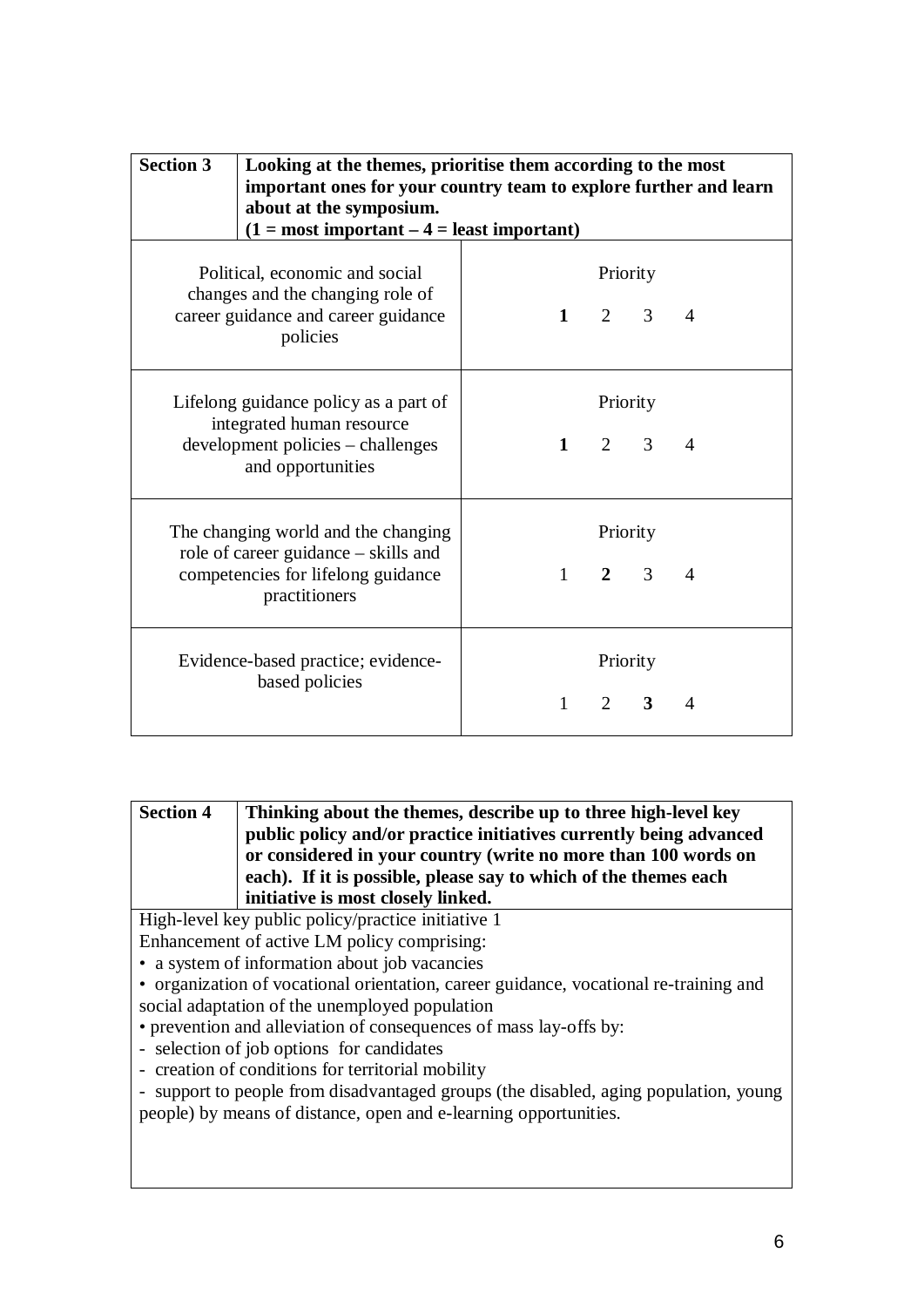Linked most closely to Theme 1

High-level key public policy/practice initiative 2 To ensure employability of young graduates from VET schools, practical training work places are provided for them at enterprises under supervision of trained instructors.

Linked most closely to Theme 2

High-level key public policy/practice initiative 3

Project "Vocational Orientation" supported by the Federal Youth Agency. One of the key objectives is to encourage involvement of employers in all orientation and guidance activities.

Linked most closely to Theme 1